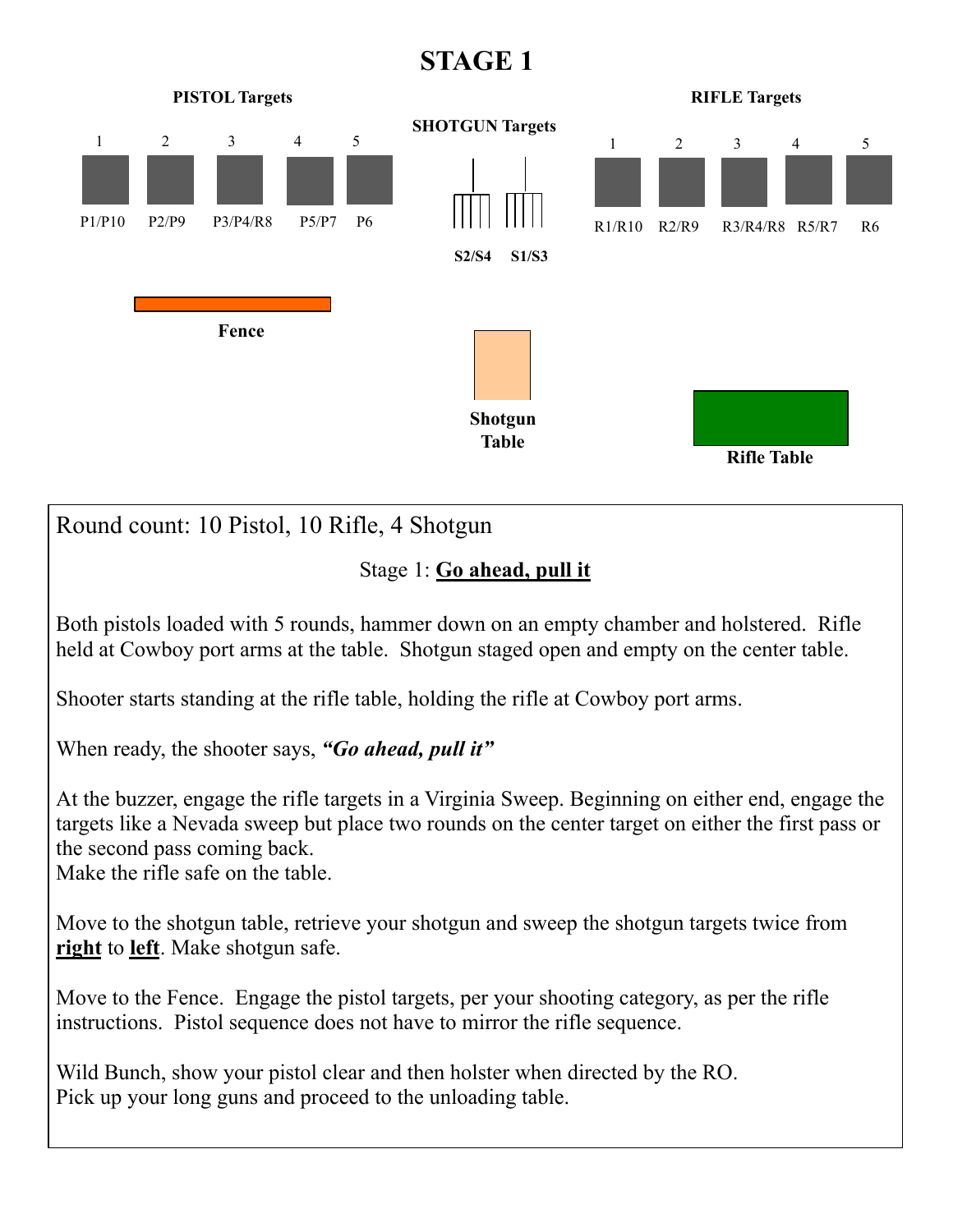**STAGE 2** 

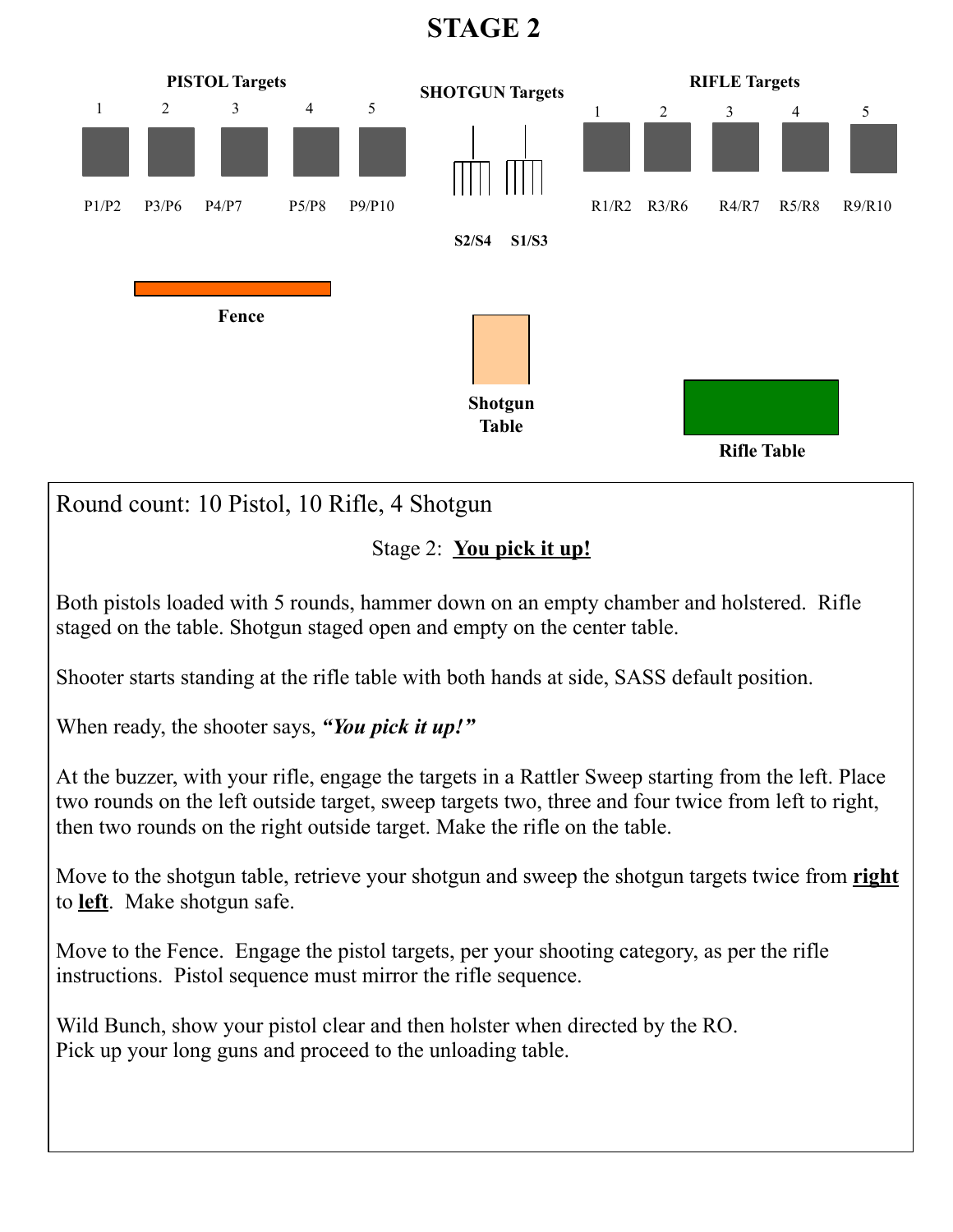